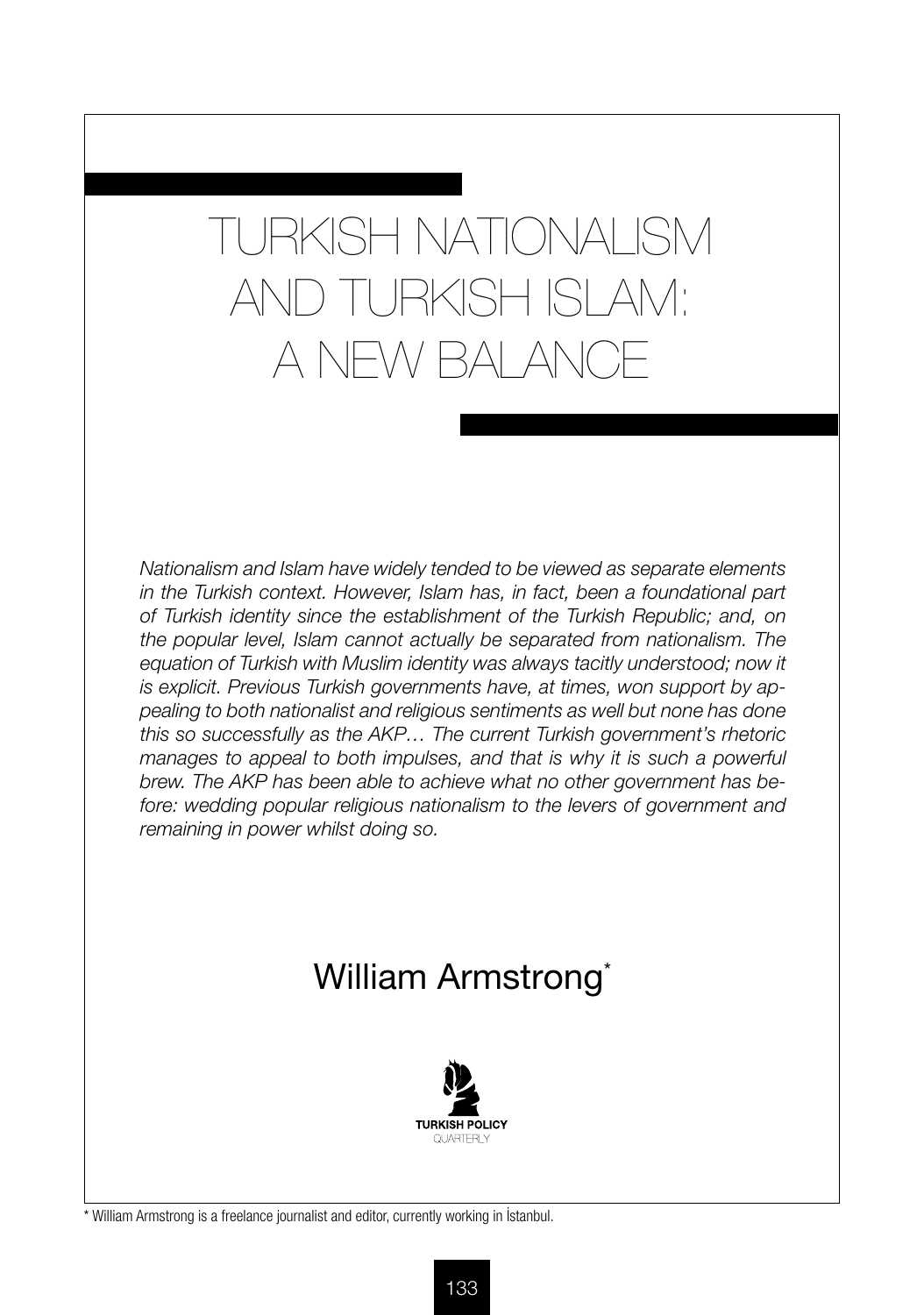

ince the establishment of the Republic of Turkey in 1923, received wisdom has tended to consider nationalism and Islam as mutually incompatible forces in the Turkish context. Turkish nationalism – so this narrative goes - is defined by the secularizing, modernizing example of Mustafa Kemal Atatürk, a positivist, military man with an

almost religious faith in the ability of science to reshape society. Islam, with its appeals to multinational, multiracial unity, inevitably stood in the way of the "pure", homogenous nation-state. Such an understanding was propagated by those early secularizing elites within Turkey itself, and largely accepted by observers outside the country for the better part of the past hundred years. However, the fact is that religion has always been a crucial motivating force behind popular expressions of nationalism in Turkey. What makes the current Justice and Development Party (AKP) government's position unique is its wedding of a popular religious nationalism to real political power. Recent developments - in particular the ongoing recent spat between Turkey and Israel – demonstrate to outsiders what has been observable within Turkey for a long time: that Islam and Turkish nationalism are far from irreconcilable on the political, as well as social, level.

#### *Popular Religion*

A singular irony of the founding of the Turkish republic is the fact that for all the talk of institutional secularism, the new nation was, in fact, fundamentally defined on religious grounds. Significant numbers of those resettled on Turkish land during the Greek-Turkish population exchanges, for example, were Greek-speaking Muslims, who, in many cases, could not even speak the Turkish language. The Kurds (and other non-Turkish Muslim minorities) were also included on religious – rather than linguistic – grounds. Whether you spoke a dialect of Laz, Kurdish, Zazaki, or Turkish, religion was the most important category to fulfill in order to be included in the new Turkish state. Even Atatürk himself recognized the increased importance of religious sentiment, and was not averse – particularly in the early years of his leadership – to appealing to the emotional religious feelings of the people when seeking to unite the nation behind his resistance forces. He led the War of Independence as a Gazi, (meaning "warrior of the Faith" in its original Arabic form), repeatedly invoked the name of God and the spiritual dimension of the liberation struggle in public pronouncements, and established Sunni Islam as the state religion in 1924.

Such an approach was seen as necessary following the religious retrenchment experienced by the Ottoman Empire during the late -19th and early -20th century. The loss of almost all Ottoman territory in the Balkans prior to the First World War resulted in the flight of around 400,000 Muslim migrants from hostile regions, to re-settle in İstanbul and Anatolia. Similarly, around the same number of Circassian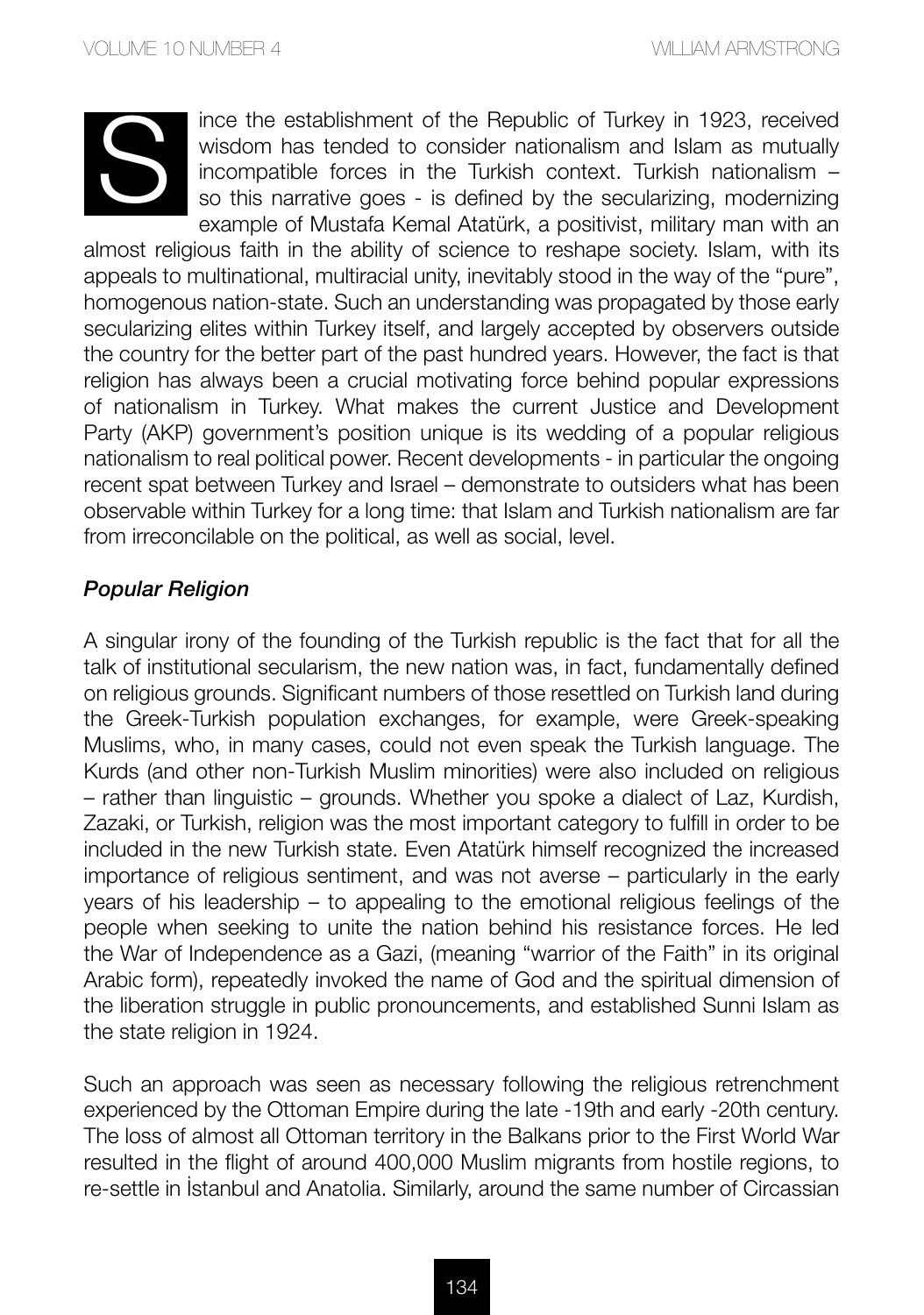Muslims from the north coast of the Black Sea also migrated to Ottoman territories in the 1860s, escaping from the increasingly aggressive practices of the Russian Empire. These migrants, or muhajir, had learnt to wear their religion as the singular mark of identity, and saw in the Ottoman Empire (and subsequently the Turkish Republic) a protective confessional motherland. Anatolia went through enormous demographic changes during the later years of the Ottoman Empire. Erik J. Zürcher estimates that immediately prior to the First World War, Anatolia was 80 percent Muslim, whilst ten years later, this figure had risen to 98 percent.<sup>1</sup> This more narrowly Muslim composition inevitably had a large impact on the policies and attitudes of the late-Ottoman and early republican eras. The decision to empty Anatolia of Christian Greeks, Armenians, and Syriacs – both before and after the establishment of the Republic – clearly illustrates how the new nation's identity had become inseparable from its Muslim identity.

#### *Elite Secularist Nationalism*

This religious definition was emphasized even as Turkey's new elites were preparing to systematically cleanse Islam from state institutions. The newly independent Turkish republic was not just neutral to religion; it actively subordinated it to the state, establishing a rigid and doctrinaire form of laicite in a country that until recently

*"…religion has always been a crucial motivating force behind popular expressions of nationalism in Turkey."* 

had been the seat of the Islamic Caliphate. All expression of Islam was to be tightly regulated by the new Diyanet İşleri Başkanlığı (Department of Religious Affairs) to ensure compliance with the new secular order. The Caliphate was abolished; independent religious establishments were closed down; imams were appointed and their Friday sermons were written by the state; women were discouraged from wearing the veil. Myriad other cultural and political reforms were initiated, aiming at faster and more effective Westernization. All of this was imposed from above, and all was done in the name of modernization, secularization and crucially – nationalism: to oppose the changes or the way they were implemented was to risk vilification as an irticacı (reactionary), against the modern, independent Turkish nation. The military became the symbol of the secular order, and the four (if we include the "post-modern" coup of 1997) coup d'états that the country experienced during the 20th century were all – at least in part – military responses to perceived religious incursions into political and social life.

<sup>1</sup> Erik J. Zürcher, *Turkey: A Modern History,* (London: I.B. Tauris, 2004), p.164.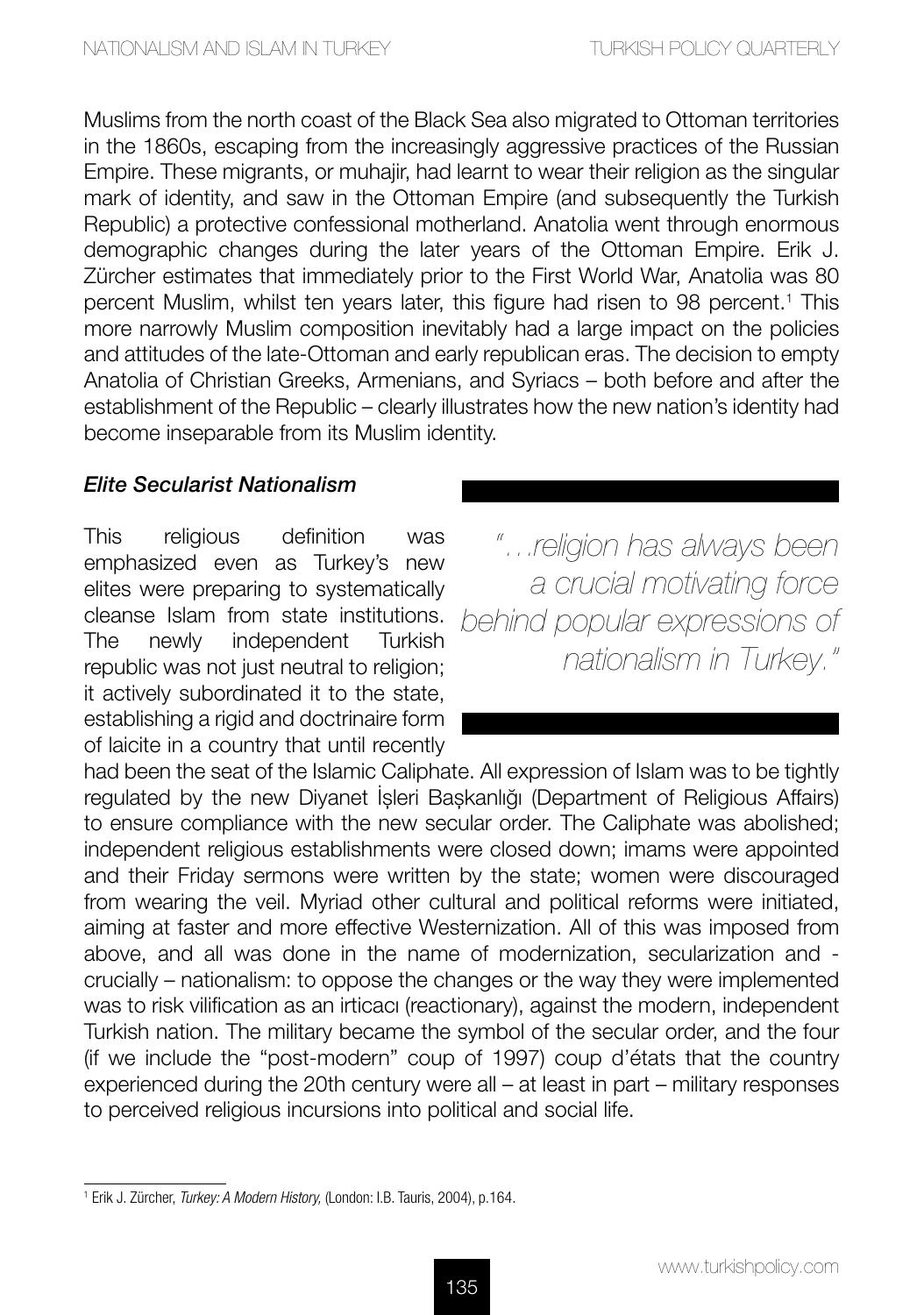Thus, it is clear that there was a tension – even predating the declaration of the Republic – between the technocratic, secular nationalism of the reforming elites and the religious character that was essentially the defining feature of the new nation. In his fine assessment of modern Turkish history, Perry Anderson has described Kemalism as an "ideological code in two registers. One was secular and applied to the elite. The other was crypto-religious and accessible to the masses. Common to both was the integrity of the nation, as supreme political value."2

Atatürk's secularizing reforms have too often been accepted as the defining features of Turkish nationalism but it is clear that such dry, technocratic reforms could not possibly constitute the sole emotional appeal influencing such an aggressive and deeply-felt nationalism. It is significant, for example, that the extreme nationalists of the far-right Nationalist Movement Party (MHP) – which won 13 percent of the votes in the parliamentary election of June 2011 – responded to the reopening of the historic Armenian Surp Haç Church in Ani with reactive Friday prayers, which they organized two weeks later in the same location.<sup>3</sup> Likewise, it is striking that Turkish soldiers, felled in counter-insurgency conflict with the PKK, are uniformly referred to as şehitler, or "martyrs", by the Turkish media.

*"…there was a tension – even predating the declaration of the Republic – between the technocratic, secular nationalism of the reforming elites and the religious character that was essentially the defining feature of the new nation."* 

# *The AKP and Post-nationalism?*

The spectacular electoral successes of the AKP, an Islamically-oriented party, starting in 2002, seemed to challenge the assumptions of the secularnationalist paradigm even further. Here at last, it was thought, was a way out of the monocultural impasse, a tonic to divisive and destructive Turkish nationalism. Many optimistically hoped that the AKP would take the country to a post-nationalist state of peace, respect for human rights, and economic prosperity, and a series of symbolic 'openings' helped warm up

relations with minority communities within the Turkish borders. In particular, the government was expected to attempt a solution to the "Kurdish Question" by reemphasizing common religious bonds between Turks and Kurds. More progress

<sup>2</sup> Perry Anderson, "Kemalism: After the Ottomans," *London Review of Books,* 11 September 2008, http://www.lrb.co.uk/v30/n17/perry-anderson/kemalism.

<sup>3</sup> "Turkish nationalist party holds Friday prayers at Ani ruins," *Hürriyet Daily News,* 1 October 2010, http://web.hurriyetdailynews.com/n.php?n=mhp-prayed-at-ani-ruins-2010-10-01.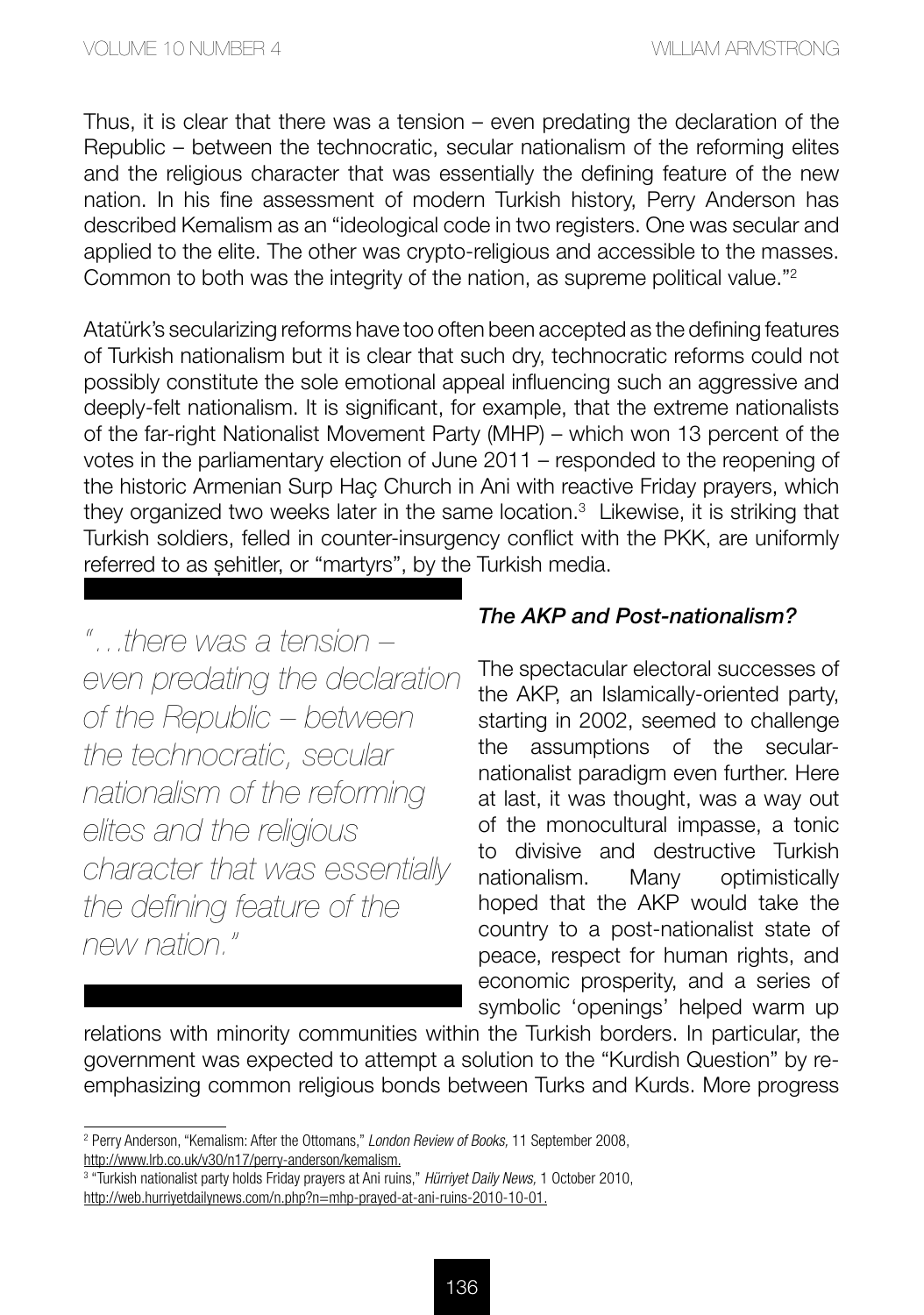was made in the European Union accession process by the AKP than any previous government. It also defanged the Turkish military – that bastion of unreconstructed secular nationalism – which it accuses of plotting a coup to overthrow the elected government in the Balyoz, or "Sledgehammer", case.

### *The AKP's Marriage of Nationalism and Religion*

It is becoming clear, however, that the government's struggle against the generals was in fact only a strike against one, narrowly defined, type of nationalism. Another has become evident, and this form can be said to constitute the new ideological bedrock of the AKP government. Campaigning during the parliamentary election of June 2011, Prime Minister Tayyip Erdoğan adopted a much harder note on the Kurdish question than ever before, and – the AKP having won almost 50 percent of the popular vote – he has continued this tendency since. In response to the Kurdistan Workers Party (PKK) attacks on Turkish forces stationed near the Iraqi border in October, the government retreated back into the full scale military solution that has failed to solve the problem thus far. The feeble "apology on behalf of the state" that Erdoğan offered in November for the Dersim Massacres of 1937-39 can be summarily disregarded, representing nothing more than the government's latest attempt to score cheap political points against the opposition Republican People's Party (CHP).

The EU process is effectively dead, and the government has wasted no time laying the blame squarely at the door of the EU itself. The United States – and "the West" more generally –comes in for increasingly strident criticism, sanctioned by rising anti-American sentiments in Turkish society (a recent poll found that 64.8 percent of Turks have a "negative" opinion of Americans).4 Despite evident deficiencies in the "Turkish model", Erdoğan obviously relishes being idolized across the Arab world and, emboldened by a booming economy, he flexes his muscles on the world stage as no Turkish leader has before. Appealing to the collective libido dominandi, such behavior wins him ever more support back home. Boorish populism is prosecuted in the name of greater and deeper democracy.

The equation of Turkish with Muslim identity was always tacitly understood; now it is explicit. Whilst previous Turkish administrations have, at times, won support by appealing to both nationalist and religious sentiments as well, none have done so as successfully as the AKP. Erdoğan differs from Turgut Özal in degree, organization and success, having become the first leader in Turkish history to win three consecutive elections, with a consistently rising share of the vote. The AKP's real innovation lies in its ability to achieve what no other government has before:

<sup>4</sup> Talip Küçükcan, "Arab Image in Turkey," Foundation for Political, Economic and Social Research (SETA) Research Report, June 2010, p.25, http://www.setav.org/ups/dosya/35086.pdf.